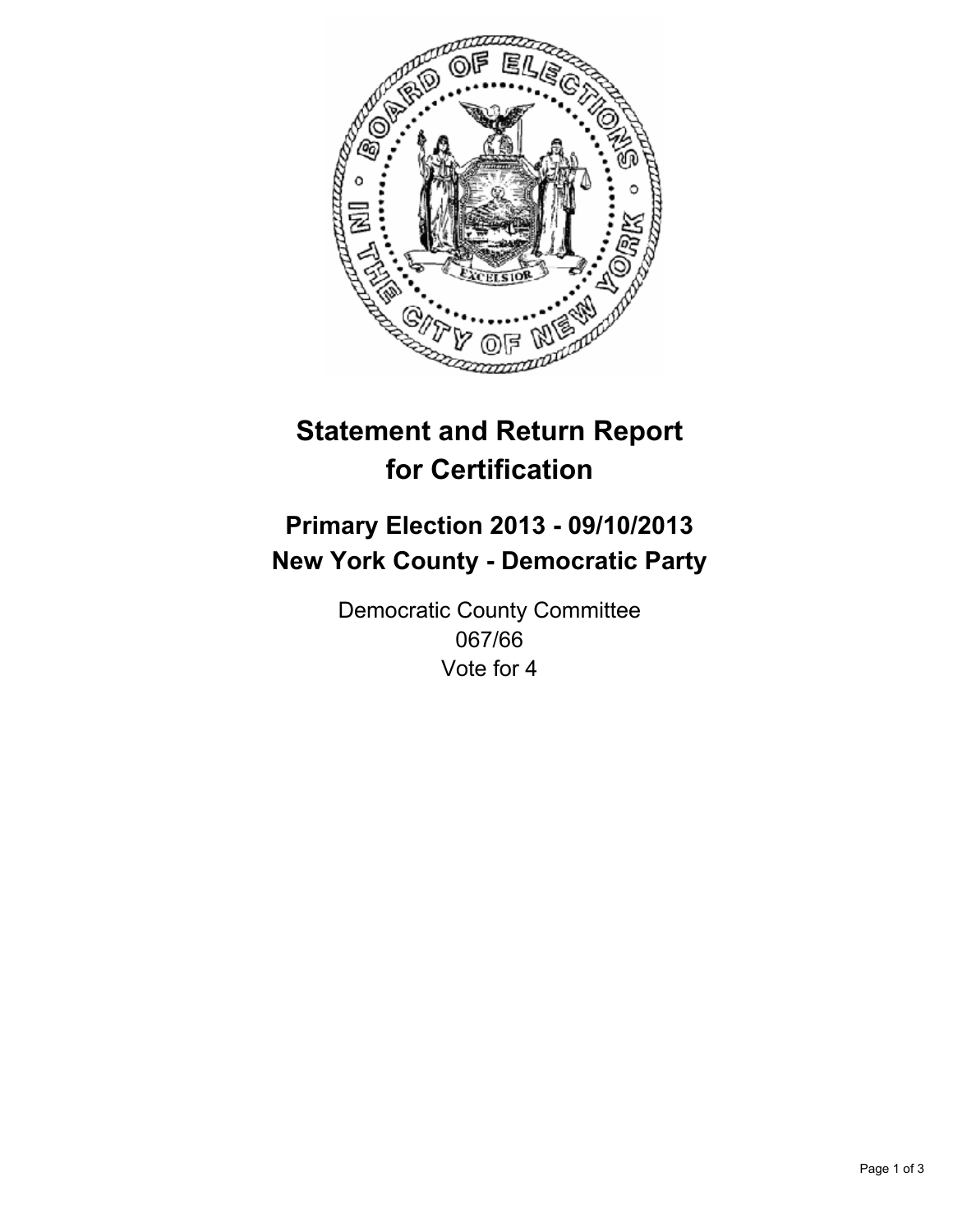

### **Assembly District 66**

| <b>EMERGENCY</b>         | 0   |
|--------------------------|-----|
| ABSENTEE/MILITARY        | 8   |
| <b>FEDERAL</b>           | 0   |
| SPECIAL PRESIDENTIAL     | 0   |
| AFFIDAVIT                | 18  |
| <b>DAVID GRUBER</b>      | 39  |
| ERIKA LUCHTERHAND        | 38  |
| <b>BARBARA STEINBERG</b> | 41  |
| THOMAS E. GASS           | 18  |
| DARIUS G. GASS           | 12  |
| <b>Total Votes</b>       | 148 |